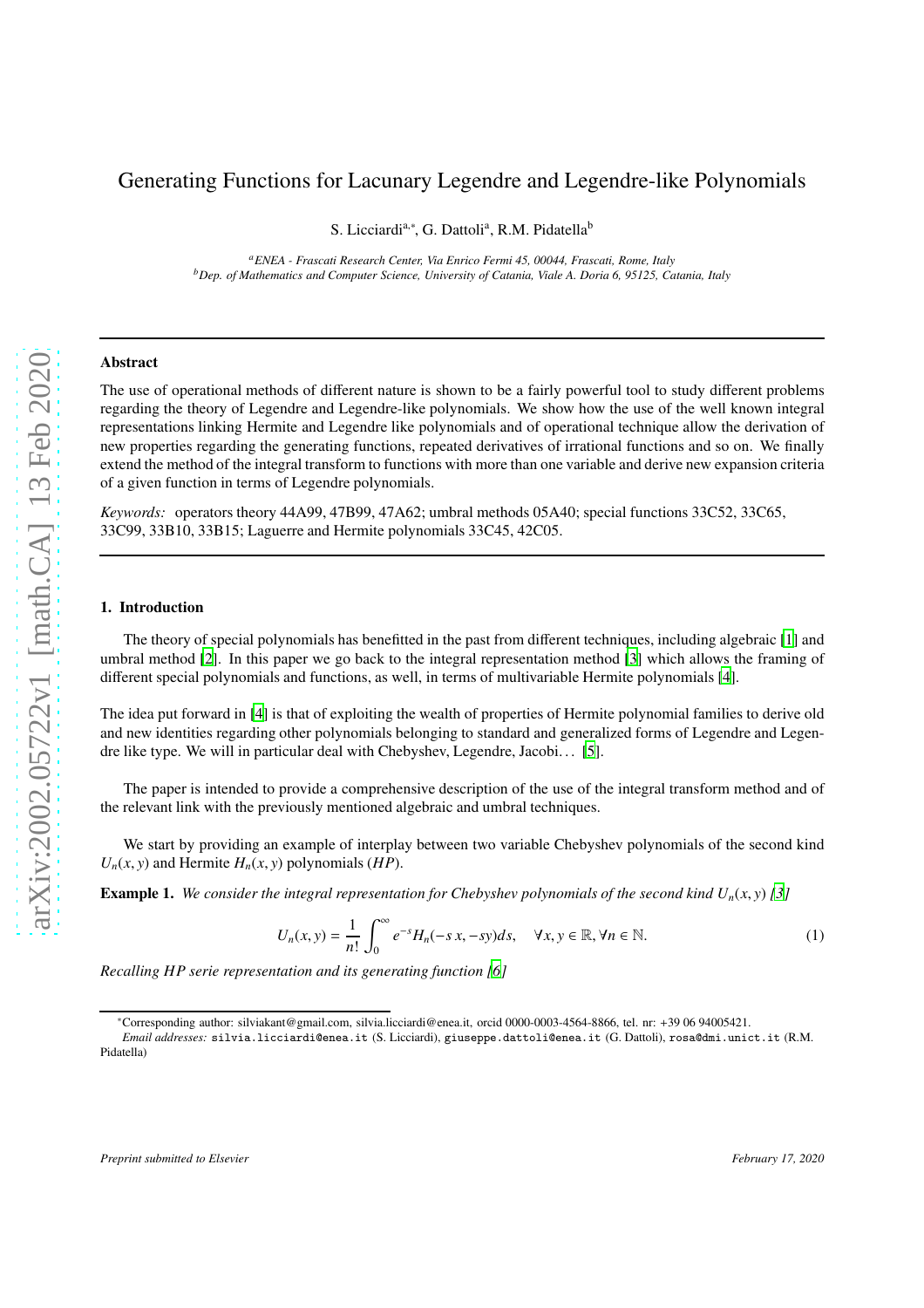$$
H_n(x, y) = n! \sum_{r=0}^{\lfloor \frac{n}{2} \rfloor} \frac{x^{n-2r} y^r}{(n-2r)! \, r!},
$$
  

$$
\sum_{n=0}^{\infty} \frac{t^n}{n!} H_n(x, y) = e^{xt + y t^2}
$$
 (2)

<span id="page-1-1"></span>*and using the definition of the Euler gamma function*

$$
\Gamma(\nu) = \int_0^\infty e^{-s} s^{\nu - 1} ds, \qquad Re(\nu) > 0,
$$
\n(3)

*we end up with the explicit definition of*  $U_n(x, y)$  *as* 

$$
U_n(x, y) = (-1)^n \sum_{r=0}^{\lfloor \frac{n}{2} \rfloor} \frac{(n-r)! \, x^{n-2r}(-y)^r}{(n-2\, r)! \, r!}.
$$
\n
$$
(4)
$$

*Multiplying both sides of eq.* [\(1\)](#page-0-0) *by t<sup>n</sup> and then by summing up over the index n, we obtain the well known generating function of second kind Chebyshev polynomials, namely*

$$
\sum_{n=0}^{\infty} t^n U_n(x, y) = \sum_{n=0}^{\infty} \frac{t^n}{n!} \int_0^{\infty} e^{-s} H_n(-s x, -s y) ds =
$$
\n
$$
= \int_0^{\infty} e^{-s (1+xt+yt^2)} ds = \frac{1}{1+xt+yt^2}, \qquad Re(1+xt+yt^2) > 0.
$$
\n(5)

<span id="page-1-0"></span>*By using furthermore the generating function [\[5\]](#page-10-4)*

$$
\sum_{n=0}^{\infty} \frac{t^n}{n!} H_{n+l}(x, y) = H_l(x + 2yt, y) e^{xt + yt^2}
$$
 (6)

*and employing the same procedure as before, we also easily find that,*  $\forall |t| < 1$ ,  $Re(1 + xt + yt^2) > 0$ ,

$$
\sum_{n=0}^{\infty} t^n \frac{(n+l)!}{n!} U_{n+l}(x,y) = l! \frac{U_l \left( \frac{x+2yt}{1+xt+yt^2}, \frac{y}{1+xt+yt^2} \right)}{(1+xt+yt^2)}
$$
(7)

*and indeed we get from eq.* [\(1\)](#page-0-0)

$$
\sum_{n=0}^{\infty} t^n \frac{(n+l)!}{n!} U_{n+l}(x, y) = \int_0^{\infty} e^{-s(1+xt+yt^2)} H_l(-(x+2yt)s, -sy) ds,
$$
\n(8)

*which after redefining the integration variable as s*(1 + *x t* + *y t*<sup>2</sup> ) = σ *and using again* [\(1\)](#page-0-0)*, yields the result reported in eq.* [\(5\)](#page-1-0)*.*

It is evident that the procedure we have outlined can easily be extended to generalized forms of Chebyshev polynomials  $U_n^{(m)}(x, y)$  as it shown in the following example.

Example 2. *Through the use of lacunary Hermite [\[5\]](#page-10-4) and of its generating function*

$$
H_n^{(m)}(x, y) = n! \sum_{r=0}^{\lfloor \frac{n}{m} \rfloor} \frac{x^{n-m} y^r}{(n-m)! \, r!},
$$
  

$$
\sum_{n=0}^{\infty} \frac{t^n}{n!} H_n^{(m)}(x, y) = e^{x t + y t^m}, \qquad m > 2,
$$
  
(9)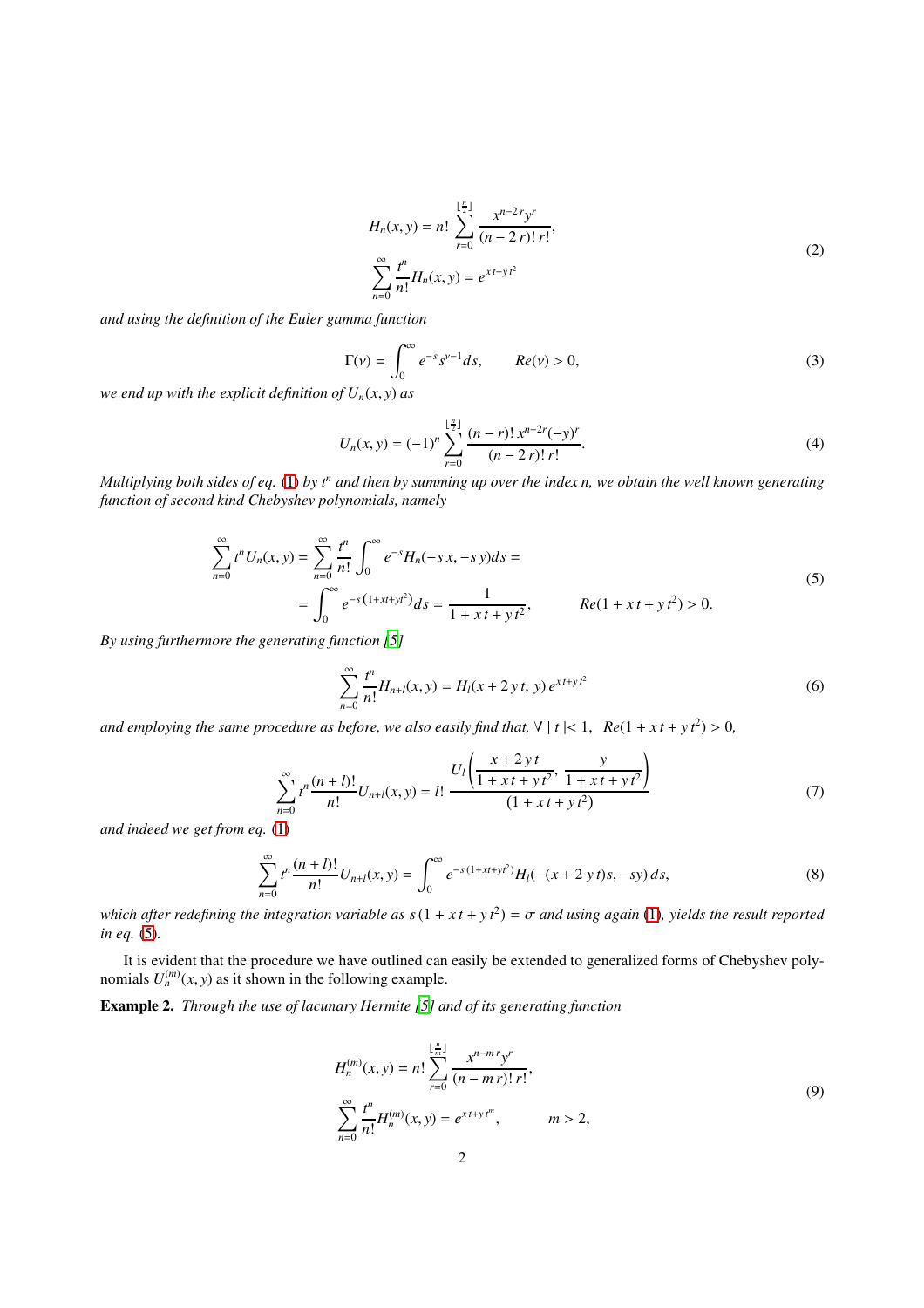*we can introduce the lacunary Legendre (or Humbert) polynomials [\[7,](#page-10-6) [8\]](#page-10-7)*

$$
U_n^{(m)}(x, y) = \frac{1}{n!} \int_0^\infty e^{-s} H_n^{(m)}(-s, x, -s, y) ds = (-1)^n \sum_{r=0}^{\lfloor \frac{n}{m} \rfloor} \frac{(-1)^{(m-1)r} (n - (m-1) r)! x^{n-mr} y^r}{(n-m r)! r!},
$$
  

$$
\sum_{n=0}^\infty t^n U_n^{(m)}(x, y) = \frac{1}{1 + x t + y t^m}, \qquad \forall m \ge 2, \ Re(1 + x t + y t^m) > 0.
$$
 (10)

For this more general case too, the use of the properties of lacunary *HP* can be usefully exploited to explore those of Lacunary Chebyshev polynomials.

Example 3. *To this aim we note e.g. that the "Rainville" generating function* [\[5](#page-10-4)]

$$
\sum_{n=0}^{\infty} \frac{t^n}{n!} H_{n+l}^{(m)}(x, y) = H_l^{(m, m-1, \dots, 1)} \left( \left\{ \frac{p_m^{(n)}(x, y; t)}{n!} \right\}_{n=1, \dots, m} \right) e^{p_m(x, y; t)}, \qquad \forall m, l \in \mathbb{N},
$$
  

$$
H_n^{(p, p-1, \dots, 1)}(x_1, \dots, x_p) = n! \sum_{r=0}^{\lfloor \frac{n}{p} \rfloor} \frac{H_{n-pr}^{(p-1, p-2, \dots, 1)}(x_1, \dots, x_{p-1}) x_p^r}{(n - p r)! r!},
$$
  

$$
p_m(x, y; t) = x t + y t^m, \qquad p_m^{(n)}(x, y; t) = \partial_t^n p_m(x, y; t), \quad n \le m,
$$
  
(11)

*where*  $H_n^{(p,p-1,...,1)}(x_1,...,x_p)$  are p-variable complete (non lacunary) HP with generating function [\[4\]](#page-10-3)

$$
\sum_{n=0}^{\infty} \frac{t^n}{n!} H_n^{(p,p-1,\dots,1)}(x_1, \dots, x_p) = e^{\sum_{s=1}^p x_s t^s},\tag{12}
$$

 $yields, \forall |t| < 1, \quad Re(1 + xt + yt^2) > 0,$ 

$$
\sum_{n=0}^{\infty} t^n \frac{(n+l)!}{n!} U_{n+l}^{(m)}(x,y) = l! \frac{U_l^{(m,m-1,\dots)}\left(\frac{p_m^{(1)}(x,y;t)}{1+p_m(x,y;t)}, \frac{1}{2} \frac{p_m^{(2)}(x,y;t)}{1+p_m(x,y;t)}, \dots, \frac{1}{m!} \frac{p_m^{(m)}(x,y;t)}{1+p_m(x,y;t)}\right)}{1+p_m(x,y;t)},
$$
\n(13)

*where the complete p-variable Chebyshev polynomials are specified by means of the Laplace transform*

$$
U_n^{(p,p-1,\dots,1)}(x_1,\dots,x_p) = \frac{1}{n!} \int_0^\infty e^{-s} H_n^{(p,p-1,\dots,1)}(-x_1s,\dots,-x_ps)ds,\tag{14}
$$

*straightforwardly yielding the generating function*

*.*

$$
\sum_{n=0}^{\infty} t^n U_n^{(p,p-1,\dots,1)}(x_1,\dots,x_p) = \frac{1}{1 + \sum_{s=1}^p x_s t^s}, \qquad Re\left(1 + \sum_{s=1}^p x_s t^s\right) > 0.
$$
 (15)

The formalism associated with generalized Chebyshev polynomials is fairly flexible, therefore if we are interested in the successive derivatives of a rational function, we find the Proposition [1.](#page-2-0)

<span id="page-2-0"></span>**Proposition 1.**  $\forall m \in \mathbb{N}, \forall x, y \in \mathbb{R}, \forall t \in \mathbb{R}^+ : 1 + p_2(x, y; t) \neq 0$ , a kind of Rodriguez formula for Chebyshev type *polynomials holds*

<span id="page-2-1"></span>
$$
(1 + p_2(x, y; t)) \partial_t^m \left( \frac{1}{1 + p_2(x, y; t)} \right) = m! \ U_m \left( \frac{p_2^{(1)}(x, y; t)}{1 + p_2(x, y; t)}, \ \frac{1}{2} \frac{p_2^{(2)}(x, y; t)}{(1 + p_2(x, y; t))} \right)
$$
(16)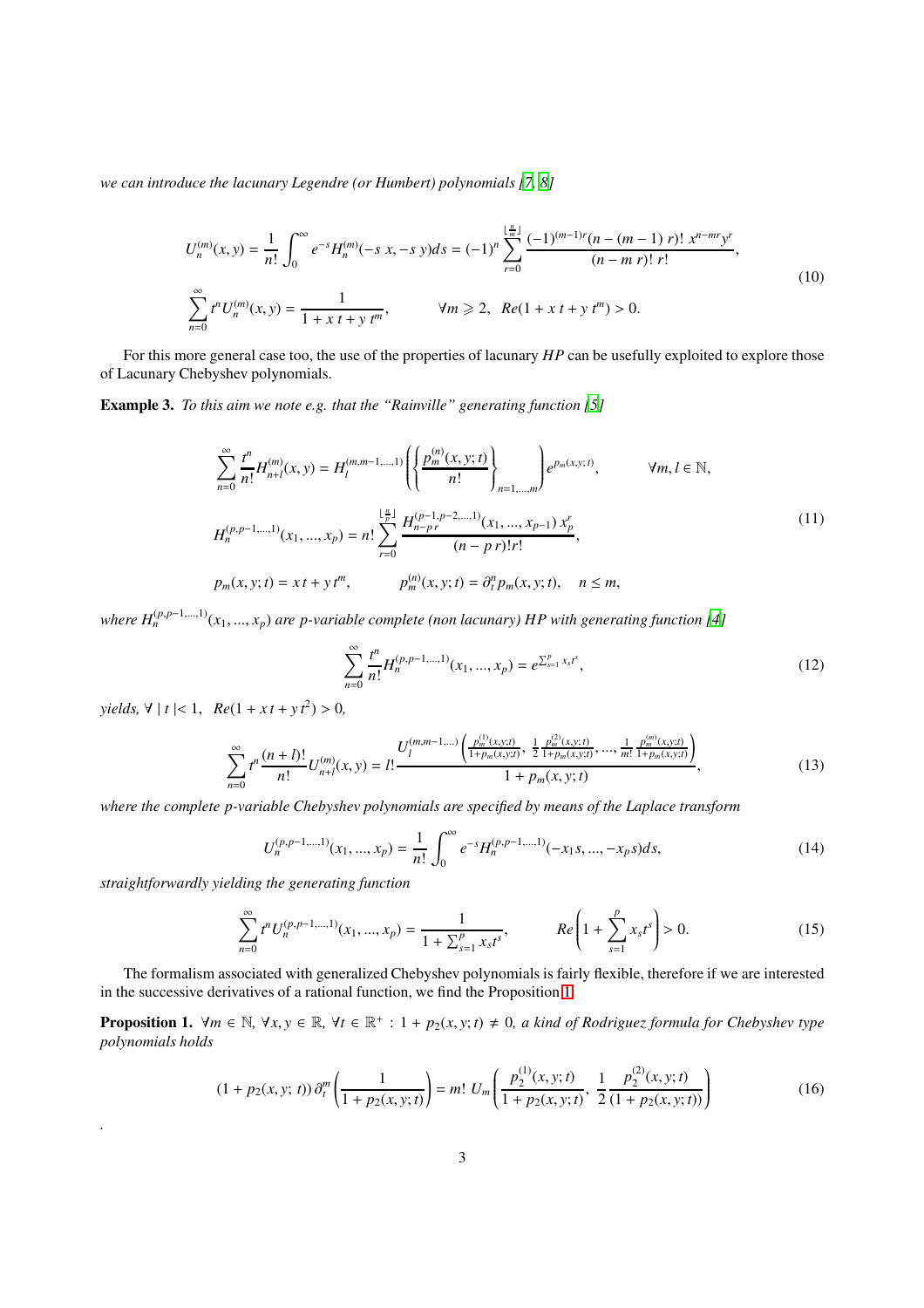*Proof.*  $\forall m \in \mathbb{N}, \forall x, y \in \mathbb{R}, \forall t \in \mathbb{R}^+ : 1 + p_2(x, y; t) \neq 0$ ,

$$
\partial_t^m \left( \frac{1}{1 + p_2(x, y; t)} \right) = \partial_t^m \int_0^\infty e^{-s} e^{-s \cdot xt - s \cdot y^2} ds =
$$
\n
$$
= \int_0^\infty e^{-s} H_m \left( -s p_2^{(1)}(x, y; t) \right) - \frac{s}{2} p_2^{(2)}(x, y; t) \Big) e^{-s \cdot xt - s \cdot y^2} ds =
$$
\n
$$
= m! \frac{U_m \left( \frac{p_2^{(1)}(x, y; t)}{1 + p_2(x, y; t)} \right)}{1 + p_2(x, y; t)}
$$
\n(17)

Observation 1. *Eq.* [\(16\)](#page-2-1) *which should be confronted with an analogous expression valid for the Higher order Hermite polynomials*

$$
\partial_t^m \left( e^{p_n(x,y;t)} \right) = H_m^{(n,n-1,\dots,1)} \left( \left\{ \frac{p_n^{(s)}(x,y;t)}{s!} \right\}_{s=1,\dots,p} \right) e^{p_n(x,y;t)}.
$$
\n(18)

The formalism we have just discussed shows how the properties of Hermite polynomials and of its generalized forms is a powerful tool to deal with other families of polynomials. In the forthcoming section we will go deeper into the relevant theory by discussing possible extension of the method to algebraic and umbral methods.

### 2. Umbral Methods and Chebyshev Polynomials

The combination of algebraic and umbral methods has been shown to be extremely effective to deal with the properties (old and new) of special functions and polynomials.

Remark 1. *To this aim we remind that the use of the umbral operator has allowed the rewriting of the Bessel functions as a Gaussian function, namely [\[9](#page-10-8), [4](#page-10-3), [10](#page-10-9)]*

<span id="page-3-1"></span>
$$
J_0(x) = e^{-\hat{c}(\frac{x}{2})^2} \varphi_0,\tag{19}
$$

 $\Box$ 

*where*  $\hat{c}$  *is an umbral operator, defined in such a way that acting on the vacuum*  $\varphi_0$  *yields*<sup>[1](#page-3-0)</sup>

<span id="page-3-2"></span>
$$
\hat{c}^{\nu}\varphi_0 = \frac{1}{\Gamma(\nu+1)}, \quad \forall \nu \in \mathbb{R}.\tag{20}
$$

*According to the previous identities we recover, from eqs.* [\(19\)](#page-3-1)*-*[\(20\)](#page-3-2)*, the Bessel series [\[1](#page-10-0)]*

$$
J_0(x) = \sum_{r=0}^{\infty} \frac{(-1)^r \left(\frac{x}{2}\right)^{2r}}{r!^2}.
$$
 (21)

Eq. [\(19\)](#page-3-1) states that the Gaussian is the umbral image of Bessel functions, however by further stretching the formalism we may also conclude that the Lorentz function can be used as the umbral image of the Bessel provided to set a new umbral operator  $\hat{b}$ .

<span id="page-3-3"></span>**Definition 1.** We introduce the umbral operator  $\hat{b}$  acting on the vacuum  $\psi_0$  [\[10](#page-10-9)]

$$
\hat{b}^{\nu} \psi_0 = \frac{1}{(\Gamma(\nu + 1))^2}.
$$
\n(22)

<span id="page-3-0"></span><sup>&</sup>lt;sup>1</sup>See [\[10\]](#page-10-9) for a rigorous treatment of the Umbral Methods.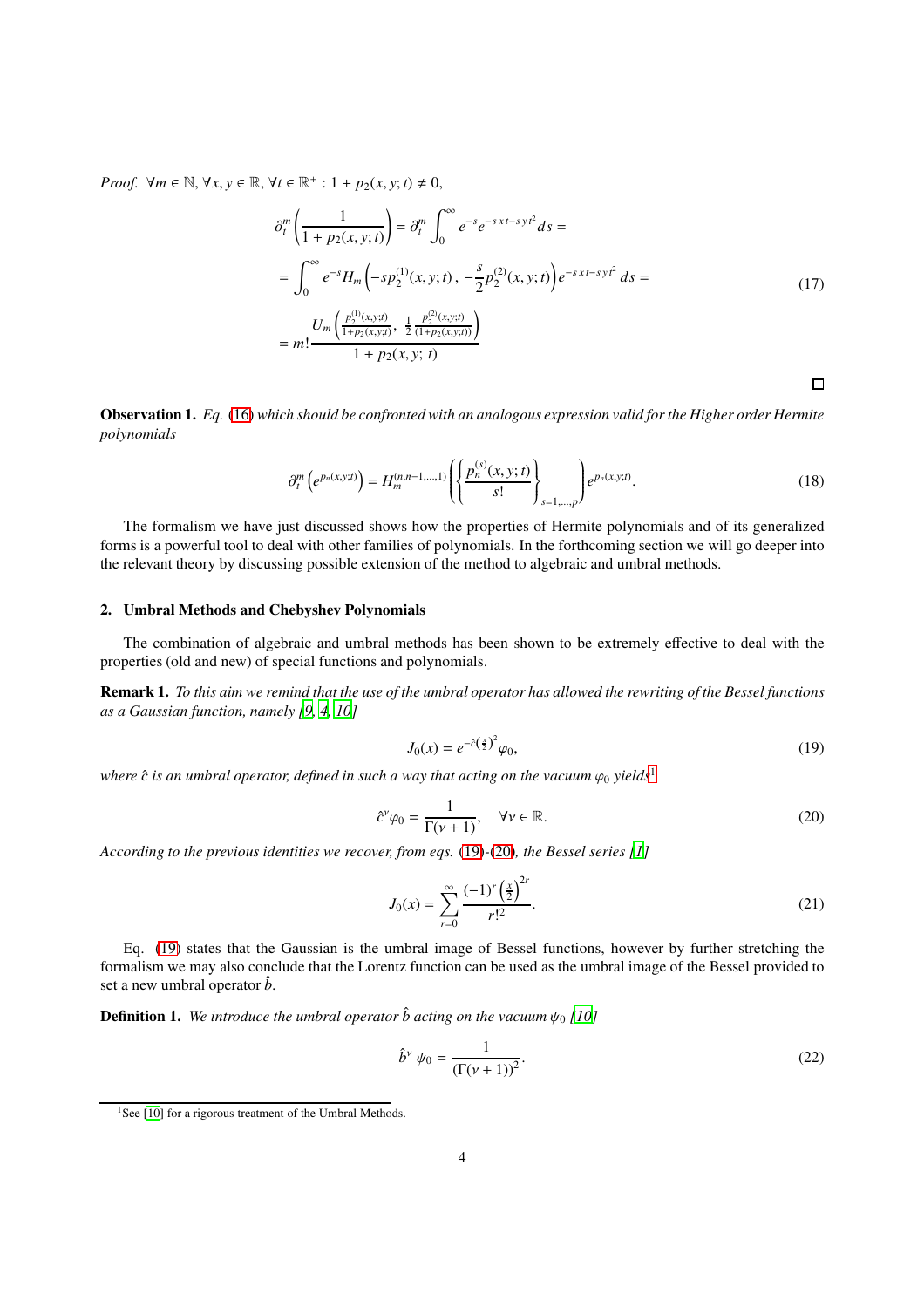**Proposition 2.**  $\forall x \in \mathbb{R}$ 

$$
J_0(x) = \frac{1}{1 + \hat{b}(\frac{x}{2})^2} \psi_0.
$$
 (23)

*Proof.*  $\forall x \in \mathbb{R}$ 

$$
J_0(x) = \sum_{r=0}^{\infty} \frac{(-1)^r \left(\frac{x}{2}\right)^{2r}}{r!^2} = \sum_{r=0}^{\infty} \frac{(-1)^r \left(\frac{x}{2}\right)^{2r}}{\Gamma(r+1)^2} = \sum_{r=0}^{\infty} (-\hat{b})^r \left(\frac{x}{2}\right)^{2r} \psi_0 = \frac{1}{1+\hat{b}\left(\frac{x}{2}\right)^2} \psi_0.
$$
 (24)

 $\Box$ 

<span id="page-4-0"></span>**Corollary 1.** *It is accordingly evident that*  $\forall x, \alpha, \beta \in \mathbb{R}$ 

$$
J_0 \left( 2\sqrt{\alpha x + \beta x^2} \right) = \frac{1}{1 + \hat{b} \left( \alpha x + \beta x^2 \right)} \psi_0.
$$
 (25)

<span id="page-4-1"></span>Corollary 2. *By using the polynomial expansion in eq.* [\(5\)](#page-1-0)*, we end up with*

$$
J_0\left(2\sqrt{\alpha x + \beta x^2}\right) = \sum_{n=0}^{\infty} x^n U_n\left(\alpha \hat{b}, \beta \hat{b}\right)\psi_0.
$$
 (26)

**Proposition 3.**  $\forall x, \alpha, \beta \in \mathbb{R}$ 

$$
J_0\left(2\sqrt{\alpha x + \beta x^2}\right) = \sum_{n=0}^{\infty} x^n {}_{2}U_n\left(\alpha, \beta\right),
$$
  

$$
_2U_n\left(\alpha, \beta\right) := (-1)^n \sum_{r=0}^{\lfloor \frac{n}{2} \rfloor} \frac{(-1)^r \alpha^{n-2r} \beta^r}{(n-2r)!(n-r)!r!}.
$$
 (27)

*Proof.*  $\forall x, \alpha, \beta \in \mathbb{R}$ , by using Definition [1](#page-4-0) and Corollaries 1 and [2,](#page-4-1) we find

$$
U_n\left(\alpha\ \hat{b},\beta\ \hat{b}\right)\psi_0=(-1)^n\sum_{r=0}^{\lfloor \frac{n}{2}\rfloor}\frac{(-1)^r(n-r)!\alpha^{n-2r}\beta^r}{(n-2r)!r!}\hat{b}^{n-r}\psi_0=(-1)^n\sum_{r=0}^{\lfloor \frac{n}{2}\rfloor}\frac{(-1)^r\alpha^{n-2r}\beta^r}{(n-2r)!(n-r)!r!}.\tag{28}
$$

 $\Box$ 

Observation 2. *It is also useful to note that*

$$
\partial_x^m J_0 \left( 2 \sqrt{\alpha x + \beta x^2} \right) = \sum_{n=0}^{\infty} \frac{(n+m)!}{n!} x^n \, 2U_{n+m}(\alpha, \beta) \,. \tag{29}
$$

We have shown that the method we have proposed allows a great deal of flexibility, in the sense that, hardly achievable results with ordinary means, are easily derived within the present computational framework. In the forthcoming section we will discuss further applications of this technique by exploring other properties of the polynomials belonging to the Legendre family.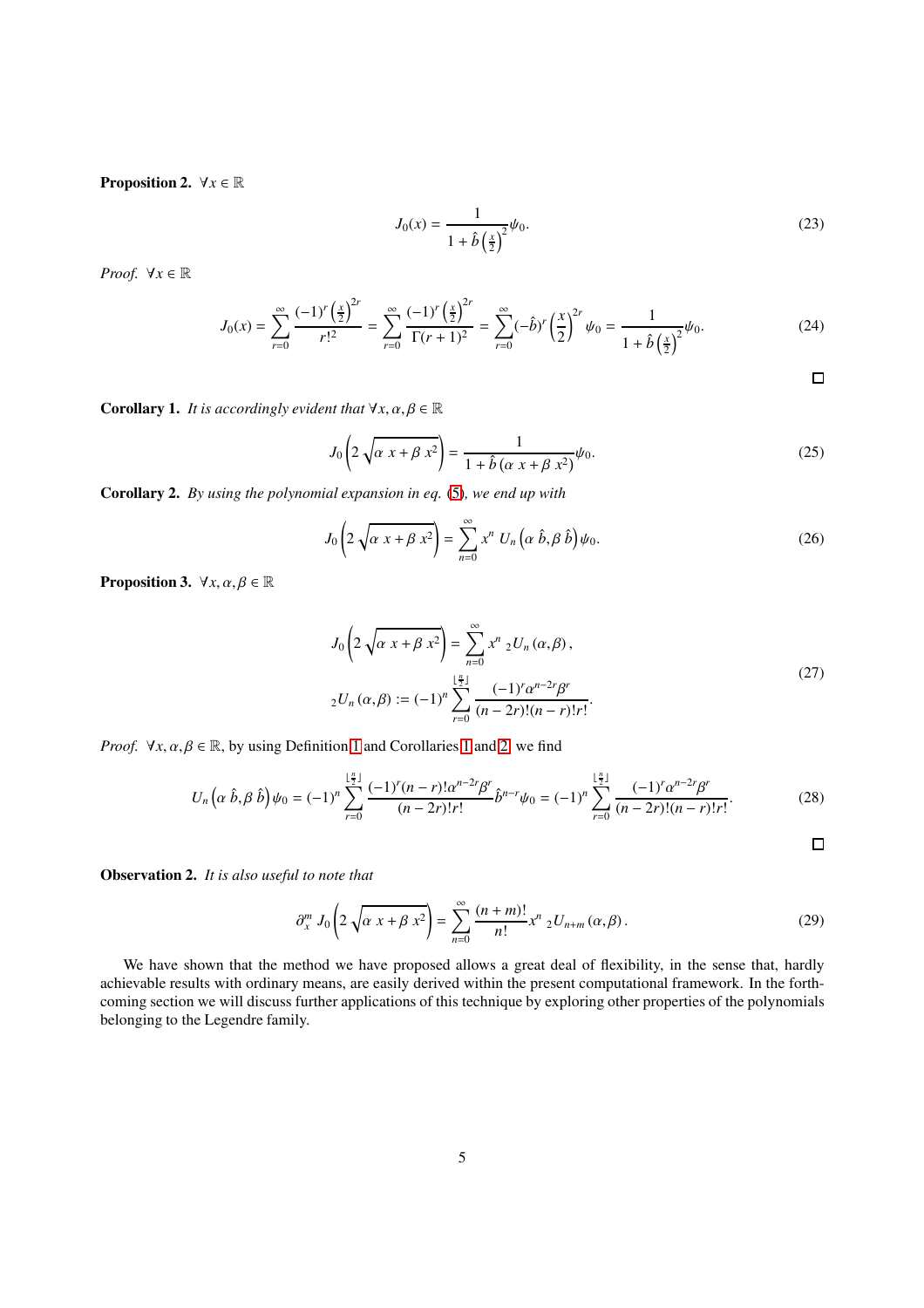## 3. Legendre and Legendre-like Polynomials

It is almost natural to note that the polynomials defined through the integral representation [\[3](#page-10-2)]

$$
P_n(x, y) = \frac{(-1)^n}{\sqrt{\pi}} \sum_{r=0}^{\lfloor \frac{n}{2} \rfloor} \frac{\Gamma(n - r + \frac{1}{2}) x^{n-2r} (-y)^r}{(n - 2r)! r!} =
$$
  
= 
$$
\frac{1}{n! \Gamma(\frac{1}{2})} \int_0^\infty e^{-s} s^{-\frac{1}{2}} H_n(-s x, -sy) ds, \qquad \forall x, y \in \mathbb{R}, \forall n \in \mathbb{N}
$$
 (30)

<span id="page-5-0"></span>are generated by

$$
\sum_{n=0}^{\infty} t^n P_n(x, y) = \frac{1}{\sqrt{1 + x t + y t^2}} \tag{31}
$$

and, upon replacing  $x \to -2x$ ,  $y = 1$ , are recognized as Legendre polynomials.

Observation 3. *All the results of the previous section can be naturally transposed to this family of polynomials thus finding e.g.*

$$
\partial_t^m \frac{1}{\sqrt{1 + p_2(x, y; t)}} = m! \frac{P_m \left( \frac{p_2^{(1)}(x, y; t)}{1 + p_2(x, y; t)}, \frac{1}{2!} \frac{p_2^{(2)}(x, y; t)}{1 + p_2(x, y; t)} \right)}{\sqrt{1 + p_2(x, y; t)}}, \quad \forall m \in \mathbb{N}
$$
(32)

*or by its extension to the lacunary forms, namely*

$$
\partial_t^n \frac{1}{\sqrt{1 + p_m(x, y; t)}} = n! \frac{P_n \left( \left\{ \frac{1}{s!} \frac{p_m^{(s)}(x, y; t)}{1 + p_m(x, y; t)} \right\}_{s=1,\dots,n} \right)}{\sqrt{1 + p_m(x, y; t)}}.
$$
(33)

It is evident that the procedure we have envisaged is a fairly powerful tool to deal with analytical computation involving the calculation of successive derivatives of roots of polynomials.

This is only one aspect of the question, we can further stretch the formalism and use the following identity [\[4](#page-10-3)]

$$
\lambda^{x\partial_x} f(x) = f(\lambda x) \tag{34}
$$

to deduce, from [\(30\)](#page-5-0), the following operational definition of Legendre polynomials.

**Proposition 4.**  $\forall x, y \in \mathbb{R}, \forall n \in \mathbb{N}$ ,

$$
P_n(x, y) = \frac{1}{n!\Gamma(\frac{1}{2})} \int_0^{\infty} e^{-s} s^{-\frac{1}{2}}(-s)^{(x \partial_x + y \partial_y)} ds H_n(x, y) =
$$
  
= 
$$
\frac{(-1)^{(x\partial_x + y\partial_y)}}{\sqrt{\pi}n!} \Gamma(\frac{1}{2} + (x\partial_x + y\partial_y)) H_n(x, y).
$$
 (35)

Corollary 3. *Furthermore*

<span id="page-5-1"></span>
$$
P_n(x, y) = \frac{(-1)^{(x\partial_x + y\partial_y)}}{\sqrt{\pi}n!} \Gamma\left(\frac{1}{2} + (x\partial_x + y\partial_y)\right) e^{y\partial_x^2} x^n.
$$
 (36)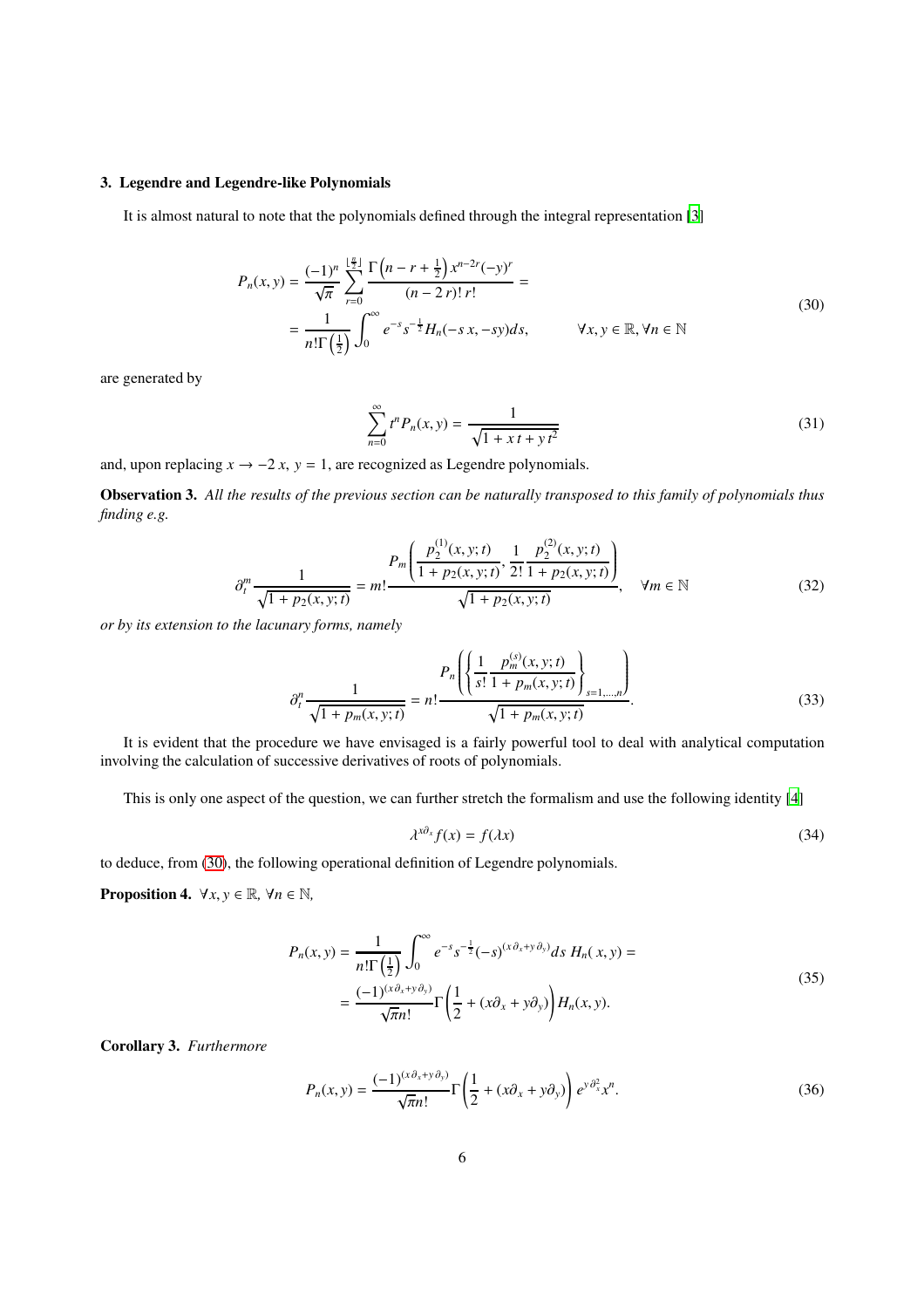*Proof.* By recalling that the two variable *HP* are a particular solutions of the heat equation and can be expressed as [\[4\]](#page-10-3)

$$
e^{\gamma \partial_x^2} x^n = H_n(x, y), \tag{37}
$$

 $\Box$ 

we eventually end up with the result.

Eq. [\(36\)](#page-5-1) can be further exploited to develop a different point of view to the theory of Legendre like polynomials.

### 4. On the Scaling Properties of the Legendre Polynomials

In this section we embed integral transform methods and operational techniques, devloped so far, to derive and generalize some results concerning the Legendre polynomials  $P_n(x)$  regarding the possibility of expressing  $P_n(\lambda x)$ , with  $\lambda$  positive constant, as a sum of Legendre polynomials. The technique we propose is shown to be profitably extended to other families of special polynomials and we discuss the possibility of further research in this direction.

The Legendre polynomials are of a central importance in different branches of pure and applied Mathematics [\[11](#page-10-10)]. They play a pivotal role in the theory of approximation, integration and novel views to their properties often appear in current mathematical literature [\[12,](#page-10-11) [13,](#page-10-12) [14](#page-10-13), [15](#page-10-14), [16,](#page-10-15) [17\]](#page-10-16). Regarding some of the most recent investigations, new elements of discussion have been provided in two recent publications. In ref. [\[18](#page-10-17)] the integral representation method has been adopted to take advantage of the intimate connection between Legendre and Hermite polynomials, to provide an alternative point of view to the relevant theory. In ref. [\[19\]](#page-10-18) new identities regarding the derivatives of Legendre polynomials and the associated multiplication theorems have been revisited from a different perspective, thus offering further insight to their properties. The strategy we follow is a byproduct of that introduced in the previous section and indeed we express the Legendre polynomials in terms of an integral representation involving Hermite polynomials.

Remark 2. *To this aim we remind that the two-variable Legendre polynomials (LP) can be expressed through the series*

$$
P_n(x, y) = \frac{(-1)^n}{\sqrt{\pi}} \sum_{r=0}^{\lfloor \frac{n}{2} \rfloor} \frac{\Gamma\left(n - r + \frac{1}{2}\right) x^{n-2r} (-y)^r}{(n - 2r)! r!}, \quad \forall x, y \in \mathbb{R}, \forall n \in \mathbb{N}
$$
 (38)

*or by means of the integral representation [\[3,](#page-10-2) [10\]](#page-10-9)*

<span id="page-6-0"></span>
$$
P_n(x, y) = \frac{1}{\sqrt{\pi}n!} \int_0^{\infty} e^{-s} s^{-\frac{1}{2}} H_n(-sx, -sy) ds.
$$
 (39)

*The use of two-variable HP generating function* [\(2\)](#page-1-1) *straightforwardly yields that associated with the two-variable LP, namely*

$$
\sum_{n=0}^{\infty} t^n P_n(x, y) = \frac{1}{\sqrt{1 + xt + yt^2}}, \quad \left\{ x, y, t \in \mathbb{R} : \left| \mid xt \mid + \mid y \mid t^2 \right| < 1, \right\}. \tag{40}
$$

*It is accordingly evident that the ordinary Legendre are identified as a particular case of two-variable LP [\[20\]](#page-10-19), namely*

$$
P_n(-2x, 1) = P_n(x). \tag{41}
$$

*where*  $(x \rightarrow -2x, y \rightarrow 1)$  *and* 

$$
P_n(x) = \frac{1}{2^n} \sum_{r=0}^{\lfloor \frac{n}{2} \rfloor} \frac{(-1)^r (2(n-r))! x^{n-2r}}{(n-2r)!(n-r)! r!}.
$$
\n(42)

*According to the definition of*  $_2U_n(\alpha, \beta)$  *polynomials, we can easily infer that*  $P_n(x)$  *can also be written as* 

$$
P_n(x) = \left(-\frac{1}{2}\right)^n \int_0^\infty e^{-s} s^n \, {}_2U_n(xs, 1) \, ds. \tag{43}
$$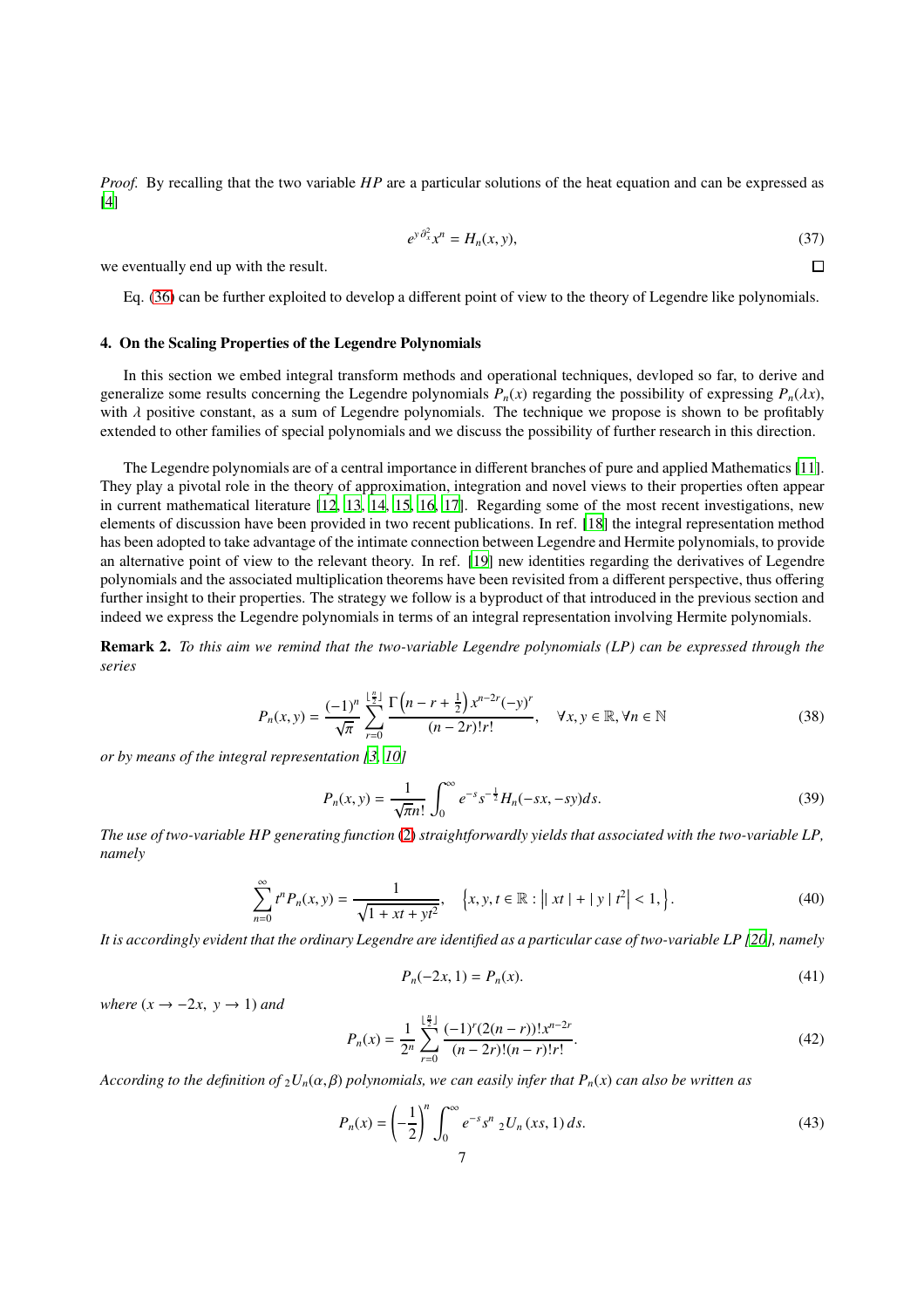The properties of  $H_n(x, y)$ , summarized below, are extremely useful to establish those of the Legendre counterpart (for further comments see ref.  $[4]$ )<sup>[2](#page-7-0)</sup>.

Properties 1. 1. *Variable dilatation*

<span id="page-7-1"></span>
$$
a^n H_n(x, y) = H_n(ax, a^2y);
$$
\n(44)

2. *Repeated derivatives*

<span id="page-7-4"></span>
$$
\partial_x^r H_n(x, y) = \frac{n!}{(n-r)!} H_{n-r}(x, y); \tag{45}
$$

3. *Multiplication Theorem*

<span id="page-7-2"></span>
$$
H_n(\lambda x, y) = \sum_{r=0}^n ((\lambda - 1)x)^r \binom{n}{r} H_{n-r}(x, y); \tag{46}
$$

4. *Operational Definition*

<span id="page-7-6"></span>
$$
H_n(x, y) = e^{y \partial_x^2} x^n. \tag{47}
$$

Corollary 4. *According to eq.* [\(44\)](#page-7-1) *we write*

$$
P_n(\lambda x) = \frac{1}{\sqrt{\pi}n!} \int_0^\infty e^{-s} s^{n-\frac{1}{2}} H_n(2\lambda x, -s^{-1}) \, ds, \qquad \forall \lambda, x \in \mathbb{R}, \forall n \in \mathbb{N}.
$$

*The use of eq.* [\(46\)](#page-7-2) *yields*<sup>[3](#page-7-3)</sup>

$$
P_n(\lambda x) = \frac{1}{\sqrt{\pi}n!} \sum_{r=0}^n \binom{n}{r} ((\lambda - 1)2x)^r \int_0^\infty e^{-s} s^{n - \frac{1}{2}} H_{n-r}(2x, -s^{-1}) \, ds. \tag{49}
$$

*According to the successive derivative property (eq.* [\(45\)](#page-7-4)*) we end up with*[4](#page-7-5)

$$
P_n(\lambda x) = \frac{2^n}{\sqrt{\pi}n!} \sum_{r=0}^n \frac{((\lambda - 1)x)^r}{r!} \int_0^\infty e^{-s} s^{n - \frac{1}{2}} \partial_x^r H_n\left(x, -\frac{1}{4\ s}\right) ds \tag{50}
$$

*which, after a trivial rearrangement, allows the final result*

$$
P_n(\lambda x) = \sum_{r=0}^n \frac{(\lambda - 1)^r}{r!} x^r \partial_x^r P_n(x).
$$
 (51)

Corollary 5. *According to eq.* [\(47\)](#page-7-6) *it is evident that the following operational identity holds true*

$$
P_n(x, y) = \hat{\Delta} \left( \frac{(-x)^n}{n!} \right),
$$
  

$$
\hat{\Delta} = \frac{1}{\sqrt{\pi}} \int_0^\infty e^{-s} s^{n - \frac{1}{2}} e^{-\frac{y}{s} \partial_x^2} ds.
$$
 (52)

<span id="page-7-3"></span><span id="page-7-0"></span> $^{3}$ Or, in a slightly different form,

$$
P_n(\lambda x) = \frac{1}{\sqrt{\pi}n!} \sum_{r=0}^n \binom{n}{r} ((2\lambda - 1)x)^r \int_0^\infty e^{-s} s^{n - \frac{1}{2}} H_{n-r}(x, -s^{-1}) ds.
$$

<span id="page-7-5"></span><sup>4</sup>Or

$$
P_n(\lambda x) = \frac{1}{\sqrt{\pi}n!} \sum_{r=0}^n \frac{((2\lambda - 1)x)^r}{r!} \int_0^\infty e^{-s} s^{n - \frac{1}{2}} \partial_x^r H_n\left(x, -\frac{1}{s}\right) ds.
$$

<sup>&</sup>lt;sup>2</sup>Referring to the notation of the previous sections, we note that  $H_n(x, y) = H_n^{(2)}(x, y)$  and it should be noted that analogous identities holds for their  $H_n^{(m)}(x, y)$  counterparts.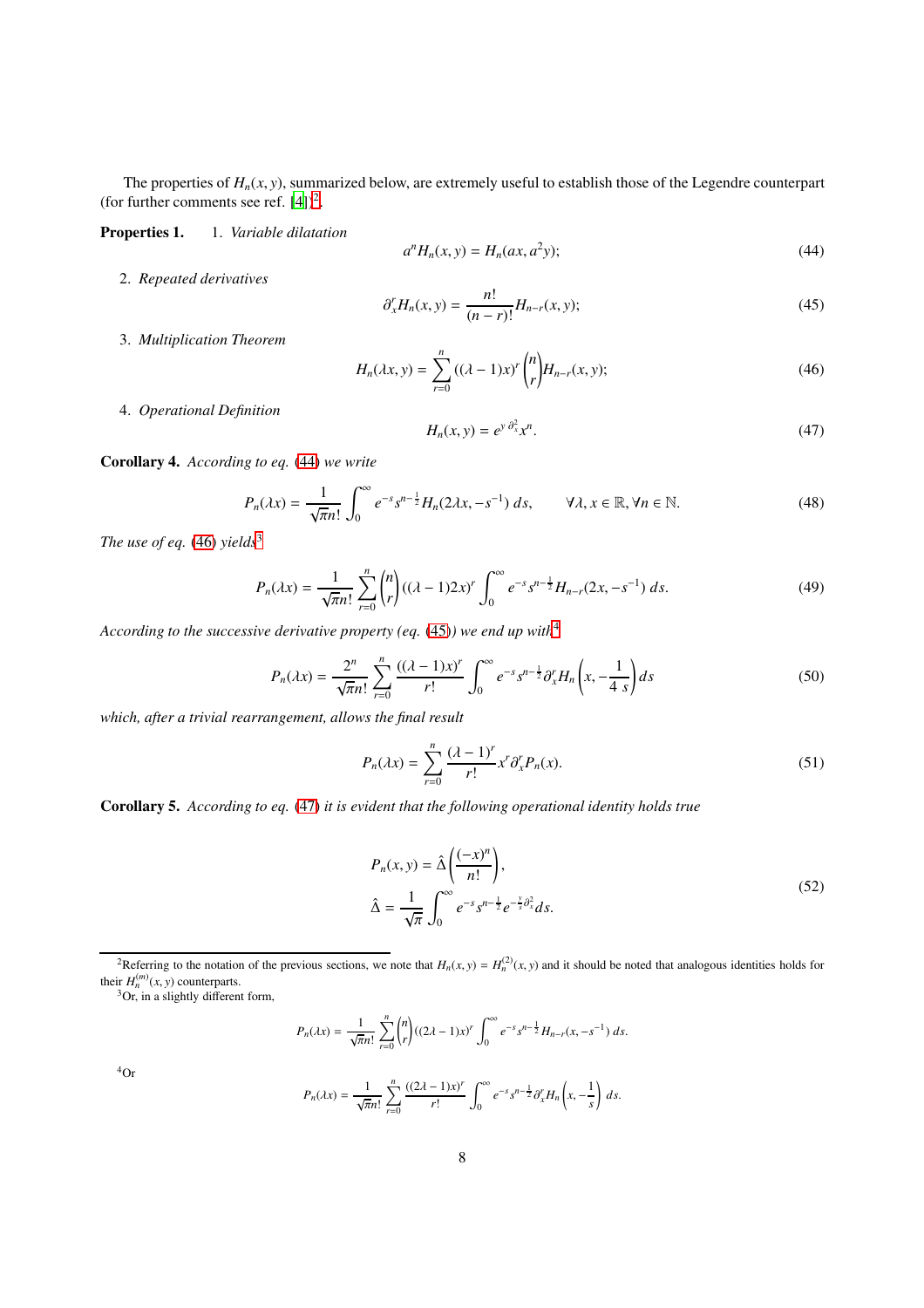**Proposition 5.**  $\forall \lambda, x, y \in \mathbb{R}, \forall n \in \mathbb{N}$ 

<span id="page-8-0"></span>
$$
P_n(\lambda x, y) = \sum_{r=0}^n \frac{y^r}{r!} \left(1 - \lambda^2\right)^r \lambda^{n-2r} \partial_x^r P_{n-r}(x, y).
$$
 (53)

*Proof.* The use of the same procedure of previuous corollaries yields

$$
P_n(\lambda x, y) = \frac{1}{\sqrt{\pi}} \int_0^{\infty} e^{-s} s^{n - \frac{1}{2}} e^{\frac{y}{s} \left(\frac{\lambda^2 - 1}{\lambda^2}\right) \partial_x^2} e^{-\frac{y}{s} \partial_x^2} ds \left(\frac{(-\lambda x)^n}{n!}\right)
$$
(54)

which, after expanding the exponential inside the integral, allows the following conclusion

$$
P_n(\lambda x, y) = \frac{\lambda^n}{\sqrt{\pi}} \sum_{r=0}^n \frac{y^r}{r!} \left(\frac{\lambda^2 - 1}{\lambda^2}\right)^r \int_0^\infty e^{-s} s^{n-r-\frac{1}{2}} \partial_x^{2r} \left(e^{-\frac{y}{s}\partial_x^2} \left(\frac{(-x)^n}{n!}\right)\right) ds =
$$
  
\n
$$
= \frac{\lambda^n}{\sqrt{\pi n!}} \sum_{r=0}^n \frac{y^r}{r!} \left(\frac{\lambda^2 - 1}{\lambda^2}\right)^r \int_0^\infty e^{-s} s^{n-r-\frac{1}{2}} \partial_x^{2r} H_n \left(-x, -\frac{y}{s}\right) ds =
$$
  
\n
$$
= \frac{\lambda^n}{\sqrt{\pi}} \sum_{r=0}^n \frac{y^r}{r!} \left(\frac{1 - \lambda^2}{\lambda^2}\right)^r \frac{1}{(n-r)!} \int_0^\infty e^{-s} s^{n-r-\frac{1}{2}} \partial_x^r H_{n-r} \left(-x, -\frac{y}{s}\right) ds
$$
 (55)

which finally yields Eq. [\(53\)](#page-8-0).

The same identity has been previously derived by the use of more conventional means in ref. [\[19\]](#page-10-18).

The results we have obtained are a consequence of the integral representation yielding a link between Legendre and Hermite polynomials. We will complete this paragraph by considering further relations of the scaling type corroborating the importance of this representation.

In ref. [\[10](#page-10-9)] the following umbral representation of Hermite polynomials has been shown to be particularly useful

<span id="page-8-2"></span>
$$
H_n(x, y) = \left(x + y\hat{h}\right)^n \theta_0, \quad \forall x, y \in \mathbb{R}, \forall n \in \mathbb{N}.
$$
 (56)

Within such a context, the umbral operator  $\sqrt{n}$  acts on the vacuum  $\theta_0$  according to the rule<sup>[5](#page-8-1)</sup>

$$
y\hat{h}^r \theta_0 := \theta_r, \quad \forall r \in \mathbb{R},
$$
  
\n
$$
\theta_r = \frac{y^{\frac{r}{2}}r!}{\Gamma(\frac{r}{2}+1)} \left| \cos\left(\frac{r\pi}{2}\right) \right| = \begin{cases} 0 & r = 2s+1 \\ y^s \frac{(2s)!}{s!} & r = 2s \end{cases} \quad \forall s \in \mathbb{Z}.
$$
 (57)

It is accordingly evident that

<span id="page-8-3"></span>
$$
e^{\int t}\theta_0 = \sum_{r=0}^{\infty} \frac{t^r}{r!} \hat{h}^r \theta_0 = e^{\nu t^2}, \quad \forall y, t \in \mathbb{R}.
$$
 (58)

**Proposition 6.**  $\forall x, y \in \mathbb{R}$ 

$$
\lim_{n \to \infty} H_n\left(x, \frac{y}{n^2}\right) \simeq x^n e^{\frac{y}{x^2}}.
$$
\n(59)

$$
\theta(z) := \theta_z = y^{\frac{z}{2}} \left( \frac{\Gamma(z+1)}{\Gamma(\frac{1}{2}z+1)} \left| \cos\left(\frac{\pi}{2}z\right) \right| \right), \quad \forall z \in \mathbb{R}.
$$

 $\Box$ 

<span id="page-8-1"></span><sup>&</sup>lt;sup>5</sup>The notion of vacuum for umbral operators can be found in [\[10](#page-10-9)] and a convenient representation of the operator and of the Hermite function vacuum is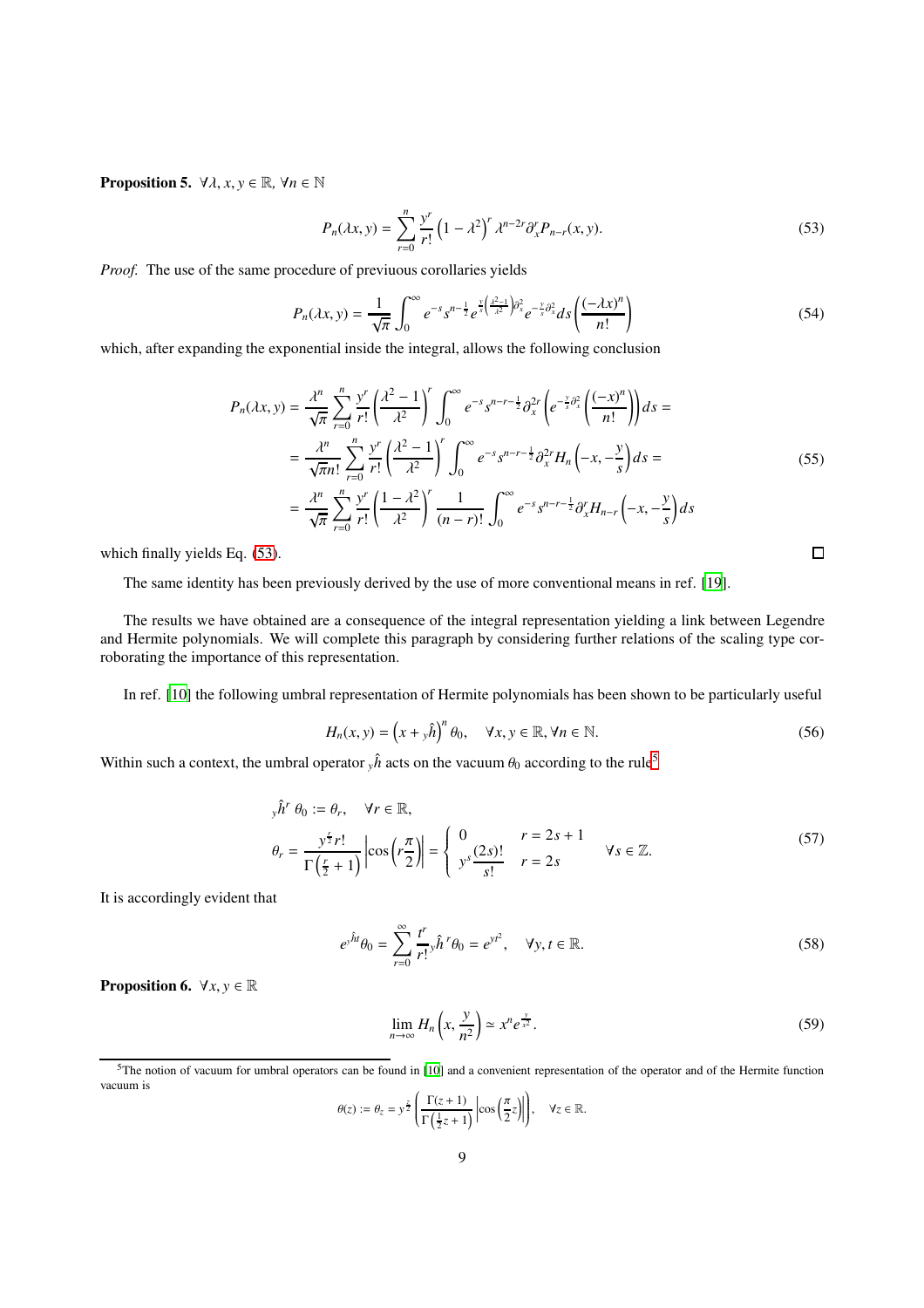*Proof.* Along with Eq. [\(56\)](#page-8-2), Eq. [\(58\)](#page-8-3) yields

$$
\lim_{n \to \infty} H_n\left(x, \frac{y}{n^2}\right) = \lim_{n \to \infty} \left(x + \frac{y\hat{h}}{n}\right)^n \theta_0 = \lim_{n \to \infty} x^n \left(1 + \frac{y\hat{h}}{nx}\right)^n \simeq x^n e^{\frac{y\hat{h}}{x}} \theta_0 = x^n e^{\frac{y}{x^2}}.
$$
\n
$$
(60)
$$

 $\Box$ 

Corollary 6. *If we use the above asymptotic limit and the integral representation in eq.* [\(39\)](#page-6-0) *we obtain*

$$
\lim_{n \to \infty} P_n\left(x, \frac{y}{n^2}\right) \simeq \frac{(-x)^n}{\sqrt{\pi} n!} \int_0^\infty e^{-\left(s + \frac{y}{x^2 s}\right)} s^{n - \frac{1}{2}} ds. \tag{61}
$$

Let us finally note that the Gegenbauer polynomials [\[3,](#page-10-2) [21\]](#page-10-20), specified by the generating function

$$
\sum_{n=0}^{\infty} t^n C_n^{(\gamma)}(x) = \frac{1}{(1 - 2xt + t^2)^{\gamma}}, \qquad \qquad |-2xt| + t^2 < 1,\tag{62}
$$

can be expressed in terms of two variable Hermite as [\[18\]](#page-10-17)

<span id="page-9-0"></span>
$$
C_n^{(\gamma)}(x) = \frac{1}{\Gamma(\gamma) n!} \int_0^\infty e^{-s} s^{\gamma - 1} H_n(2sx, -s) \, ds. \tag{63}
$$

By using the same arguments as before we can infer the further following identity.

**Proposition 7.**  $\forall \lambda, x \in \mathbb{R}, \forall n \in \mathbb{N}, \forall \gamma \in \mathbb{R}^+$ 

$$
C_n^{(\gamma)}(\lambda x) = \sum_{r=0}^n \frac{(\lambda^2 - 1)^r \lambda^{n-2r}}{r! \ 2^r} \partial_x^r C_{n-r}^{(\gamma)}(x).
$$
 (64)

Observation 4. *The well-known asymptotic properties [\[22](#page-10-21)]*

$$
\lim_{\gamma \to \infty} \left( \gamma^{-\frac{n}{2}} C_n^{(\gamma)} \left( \frac{x}{\sqrt{\gamma}} \right) \right) = \frac{1}{n!} H_n(x) \tag{65}
$$

*is just a consequence of eq.* [\(63\)](#page-9-0)*, we find indeed*

$$
\lim_{\gamma \to \infty} \left( \gamma^{-\frac{n}{2}} C_n^{(\gamma)} \left( \frac{x}{\sqrt{\gamma}} \right) \right) = \frac{1}{n!} \lim_{\gamma \to \infty} \int_0^\infty e^{-s} \frac{s^{\gamma - 1}}{\Gamma(\gamma)} \gamma^{-\frac{n}{2}} H_n \left( 2s \frac{x}{\sqrt{\gamma}}, -s \right) ds =
$$
\n
$$
= \frac{1}{n!} \lim_{\gamma \to \infty} \int_0^\infty e^{-s} \frac{s^{\gamma - 1}}{\Gamma(\gamma)} H_n \left( 2s \frac{x}{\gamma}, \frac{-s}{\gamma} \right) ds \simeq \frac{1}{n!} H_n(2x, -1).
$$
\n(66)

In this paper we have provided an account of operational properties allowing a general tool to study various properties of ordinary and generaized polynomials in a unified and straightforward framework. A forthcoming publication will be addressed to a more systematic use applied to wider classes of special functions.

## Acknowledgements

The work of Dr. S. Licciardi was supported by an Enea Research Center individual fellowship. Prof. R.M. Pidatella wants to thank the fund of University of Catania "Metodi gruppali e umbrali per modelli di diffusione e trasporto" for partial support of this work.

# Author Contributions

Conceptualization: S.L., G.D.; methodology: S.L., G.D.; data curation: S.L.; validation: S.L., G.D., R.M.P.; formal analysis: S.L., G.D.; writing - original draft preparation: S.L., G.D.; writing - review and editing: S.L. .